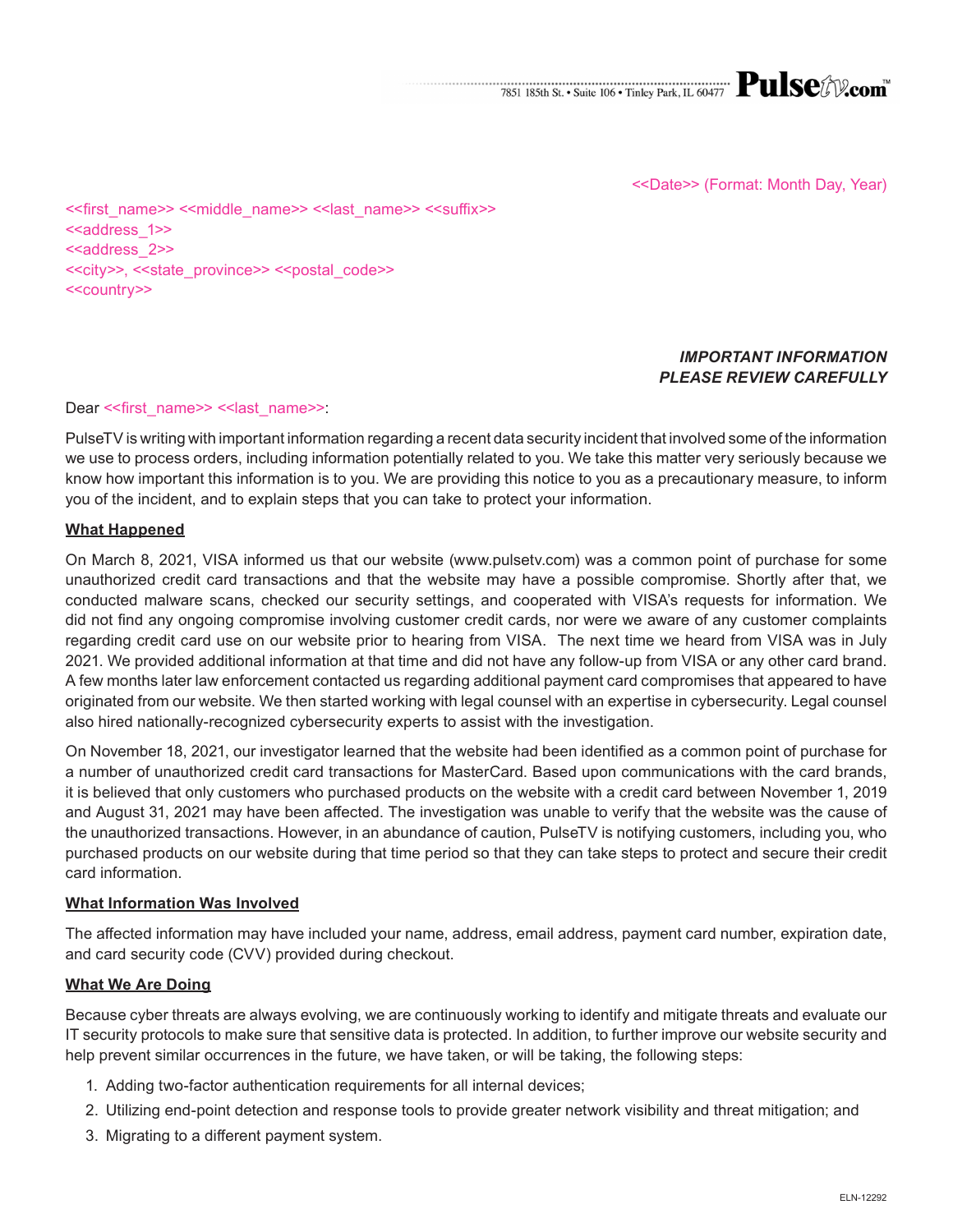We are also working with the payment card networks to keep them informed and cooperating with the ongoing investigation of the incident by law enforcement. Finally, we are providing notice of this incident to appropriate state regulators, consistent with our compliance obligations and responsibilities.

# **What You Can Do**

We recommend that you remain vigilant for incidents of fraud and identity theft by regularly reviewing your account statements and monitoring free credit reports for any unauthorized activity. Information on additional ways to protect your information, including how to obtain a free credit report and a free security freeze, can be found at the end of this letter. You should report any incidents of suspected identity theft to your local law enforcement and state Attorney General.

If you believe your payment card information may have been compromised, we strongly encourage you to contact your payment card company and/or financial institution and request that the card be cancelled.

### **For More Information**

Please accept our apologies that this incident occurred. The privacy and security of your information is very important to us and we remain committed to maintaining the confidentiality of your information. **If you have any further questions, please contact us at 1-855-618-3212, Monday through Friday, 9:00a.m. to 6:30p.m., Eastern Time (excluding some U.S. holidays).**

Sincerely,

Tom Zegar, Co-Founder & Vice President Pulsety.com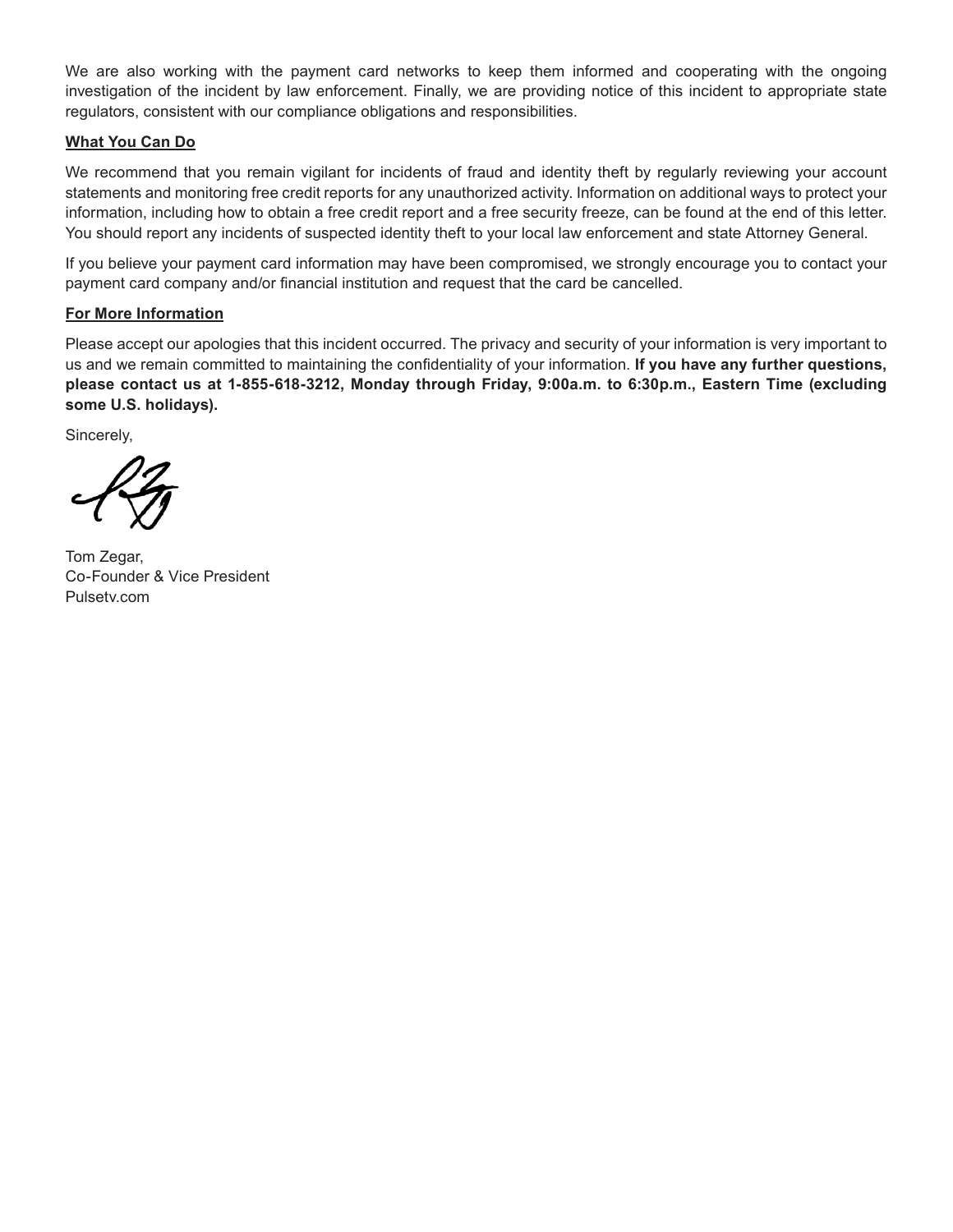# **MORE INFORMATION ABOUT IDENTITY THEFT AND WAYS TO PROTECT YOURSELF**

Visit www.experian.com/credit-advice/topic-fraud-and-identity-theft.html for general information regarding identity protection. You can obtain additional information about fraud alerts, security freezes, and preventing identity theft from the consumer reporting agencies listed below and the Federal Trade Commission (FTC) by calling its identity theft hotline: 877-438-4338; TTY: 1-866-653-4261. They also provide information online at www.consumer.ftc.gov/features/feature-0014-identity-theft. The FTC's address is: Federal Trade Commission, Division of Privacy and Identity Protection, 600 Pennsylvania Avenue, NW, Washington, DC 20580. You have the ability to place a security freeze on your credit reports by contacting the following agencies.

### **National Credit Reporting Agencies Contact Information**

| Equifax           | <b>Experian</b>  | <b>TransUnion</b>  |
|-------------------|------------------|--------------------|
| P.O. Box 105788   | P.O. Box 9554    | P.O. Box 160       |
| Atlanta, GA 30348 | Allen, TX 75013  | Woodlyn, PA 19094  |
| 1-888-298-0045    | 1-888-397-3742   | 1-888-909-8872     |
| www.equifax.com   | www.experian.com | www.transunion.com |

### **Obtain Your Credit Report**

You should also monitor your credit reports. You may periodically obtain your credit reports from each of the national consumer reporting agencies. In addition, under federal law, you are entitled to one free copy of your credit report every 12 months from each of the three nationwide consumer reporting agencies listed above. You may obtain a free copy of your credit report by going to www.AnnualCreditReport.com or by calling (877) 322-8228. You also may complete the Annual Credit Report Request Form available from the FTC at www.consumer.ftc.gov/articles/pdf-0093-annual-reportrequest-form.pdf and mail it to Annual Credit Report Request Service, P.O. Box 105281, Atlanta, GA 30348-5281. You may also contact any of the three major consumer reporting agencies to request a copy of your credit report.

**For Colorado, Georgia, Maine, Maryland, Massachusetts, New Jersey, Puerto Rico, and Vermont residents:** You may obtain one or more (depending on the state) additional copies of your credit report, free of charge. You must contact each of the credit reporting agencies directly.

If you discover inaccurate information or a fraudulent transaction on your credit report, you have the right to request that the consumer reporting agency delete that information from your credit report file.

# **Fraud Alerts**

You may want to consider placing a fraud alert on your credit report. An initial fraud alert is free and will stay on your credit file for at least one year. The alert informs creditors of possible fraudulent activity within your report and requests that the creditor contact you prior to establishing any new accounts in your name. To place a fraud alert on your credit report, contact any of the three national credit reporting agencies using the contact information listed above. As soon as one credit bureau confirms the fraud alert, they will notify the others. Additional information is available at www. annualcreditreport.com.

#### **Security Freeze**

You have the ability to place a security freeze on your credit report at no cost to you. A security freeze is intended to prevent credit, loans and services from being approved in your name without your consent. To place a security freeze on your credit report, you may be able to use an online process, an automated telephone line, or a written request to all three of the credit reporting agencies listed above. The following information must be included when requesting a security freeze (note that if you are requesting a credit report for your spouse, this information must be provided for him/ her as well): (1) full name, with middle initial and any suffixes; (2) Social Security number; (3) date of birth; (4) current address and any previous addresses for the past five years; (5) a legible copy of a government-issued identification card, (6) proof of current address, such as a legible copy of a recent utility bill or bank or insurance statement, (7) a legible copy of a recent W-2, pay stub, or Social Security card, and (8) if you are a victim of identity theft, a copy of either the police report, investigative report, or complaint to a law enforcement agency concerning identity theft. It is essential that each copy be legible, display your name and current mailing address, and the date of issue. **Under federal law, you cannot be charged to place, lift, or remove a security freeze.**

After receiving your freeze request, each credit reporting company will send you a confirmation letter containing a unique PIN (personal identification number) or password. Keep the PIN or password in a safe place, you will need it if you choose to lift the freeze. If you do place a security freeze *prior* to enrolling in the credit monitoring service as described